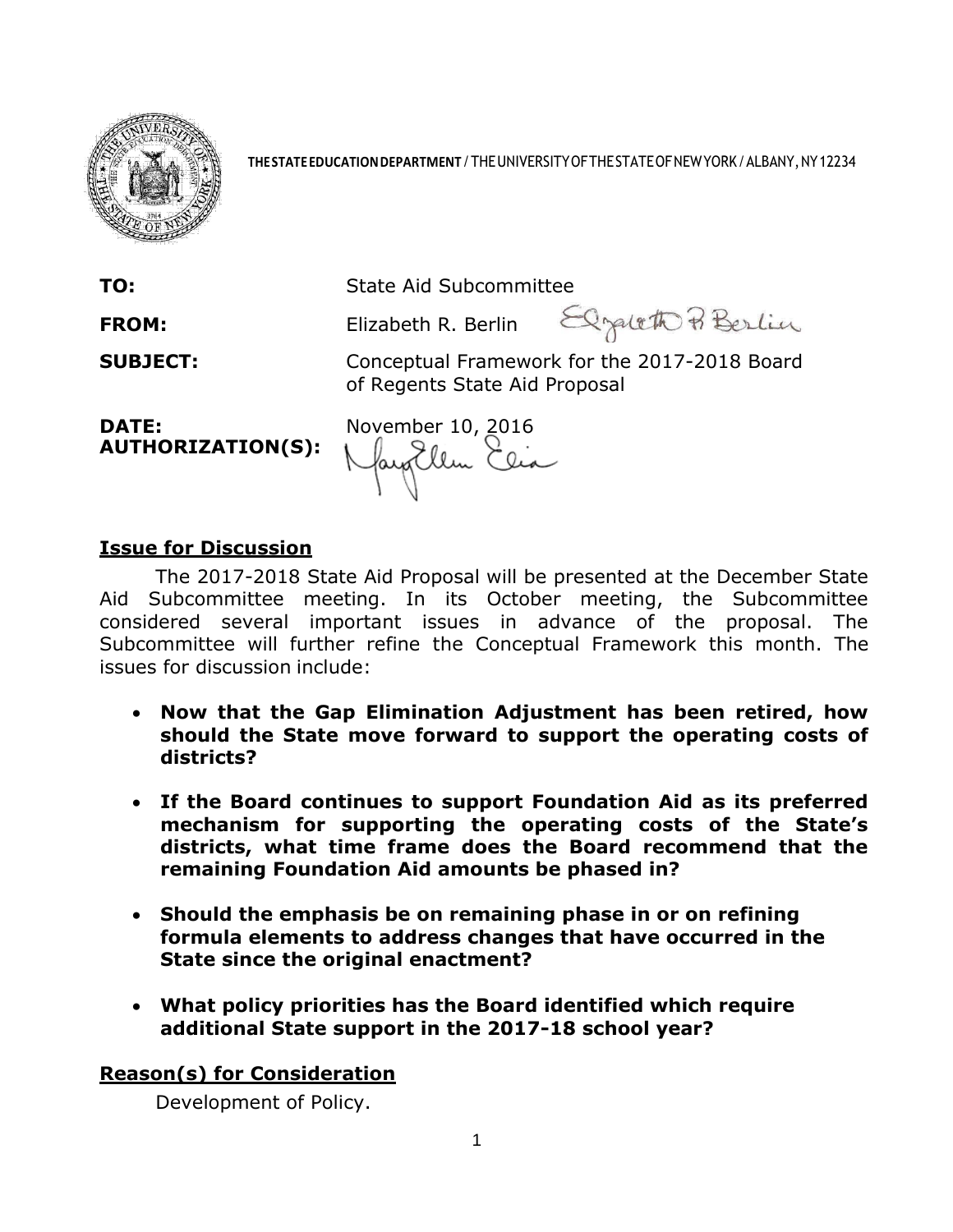#### **Background Information**

Each year the Board of Regents, through its State Aid Subcommittee, develops a proposal on State Aid to support public education. In its deliberations, the Subcommittee considers information gathered from advocates and practitioners in the field, the data provided by school districts and an examination of various State Aid models.

It was through this process that Foundation Aid was first proposed by the Board of Regents. It was ultimately enacted in 2007. Through Foundation Aid, the State supports local school districts in a manner that recognizes that students with disabilities, English language learners, and economically disadvantaged students require additional support to achieve high standards. The Foundation Aid formula also considers local district resources and variations in operational costs in different regions of the State. For many districts, the level of State funding at the time of enactment was well below the amount that the formula calculated as the foundation amount; therefore, the State articulated a commitment to close the gap where it existed. While this was not true for every district, the sum of the gaps between then-current funding and the foundation amount represented a substantial commitment of State resources. It was not possible to close the gap in one year, so the State planned to implement the increased funding over the course of a four year phase in period. However, the impact of the recession that began the following year limited the State's capacity to support the program in the timeframes that were originally planned.

As the economy has recovered, the Board of Regents has recommended that the State maintain its commitment to the principles that Foundation Aid was built upon. For 2016-2017, the Board of Regents advanced a State Aid proposal that included a \$2.1 billion increase to general support for public schools, including \$1.3 billion in increased Foundation Aid and a \$434 million restoration of the Gap Elimination Adjustment.

In addition to the increased support for basic school district operations, the proposal also included increases in reimbursement-based programs such as Transportation Aid, Building Aid and BOCES Aid. These increases in the reimbursement-based programs were built on normal expenditure growth; no changes were recommended to the underlying formulas in the reimbursement based programs.

In addition, \$635 million in new support (over two years) was advanced to provide support for additional educational needs, including funding for universal prekindergarten (\$250 million), English language learners (\$75 million), expanded support for struggling schools (\$75 million), strengthening teacher and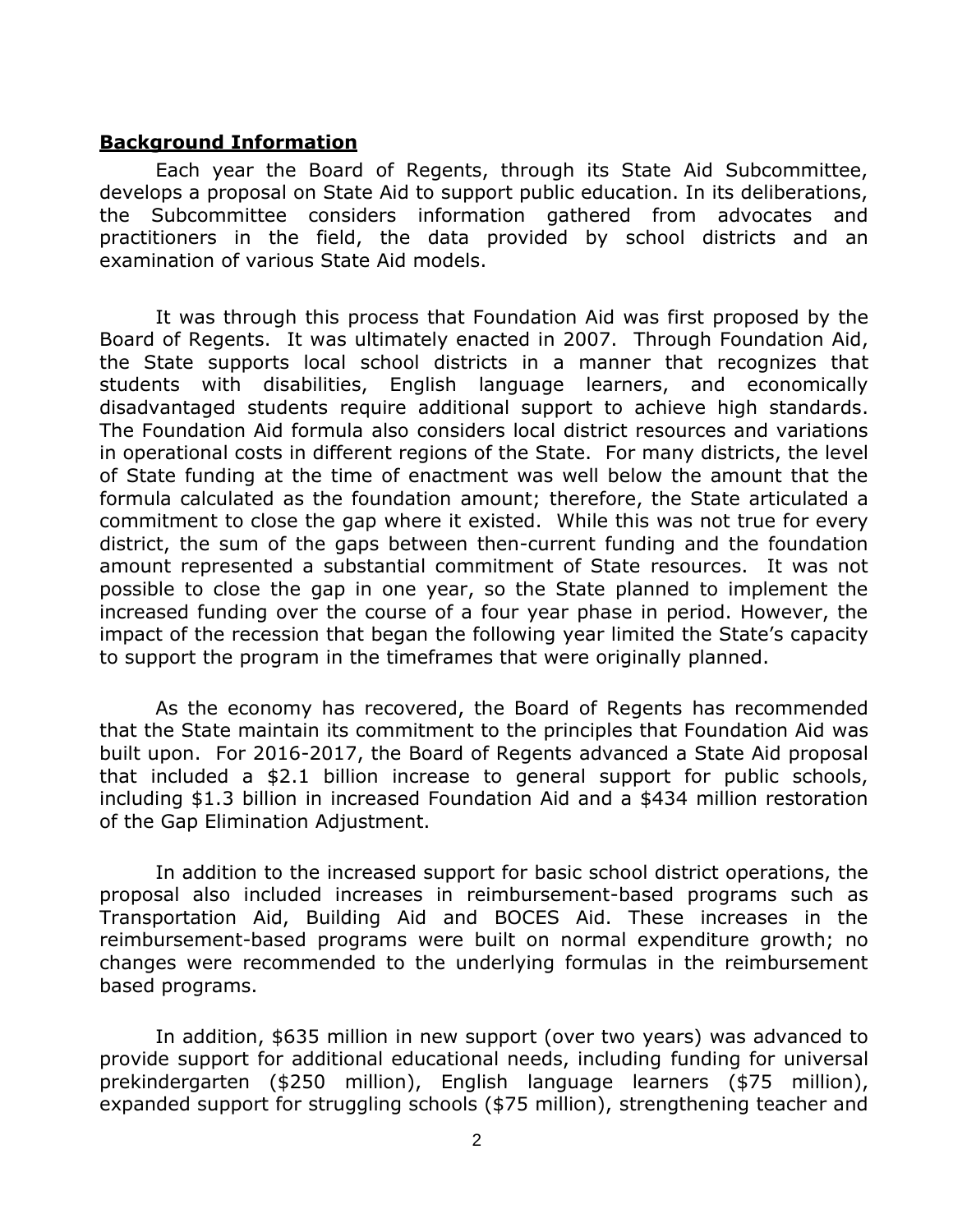leader effectiveness (\$45 million), expansion of Career and Technical Education (CTE) programs (\$65 million), Family and Community Engagement (\$75 million) and support for digital education (\$50 million).

In its framing of the 2017-2018 proposal, the Subcommittee has focused on initiatives that are responsive to critical issues facing our students, particularly early education and services to English language learners. The conceptual proposal found in Attachment 1 identifies the issues where the Subcommittee has recognized that additional financial support may be necessary to address emerging policy issues.

### **Timetable for Implementation**

This discussion is a conceptual framework of the 2017-2018 Regents State Aid Proposal. A final proposal will be presented to the Board of Regents for approval at its December meeting.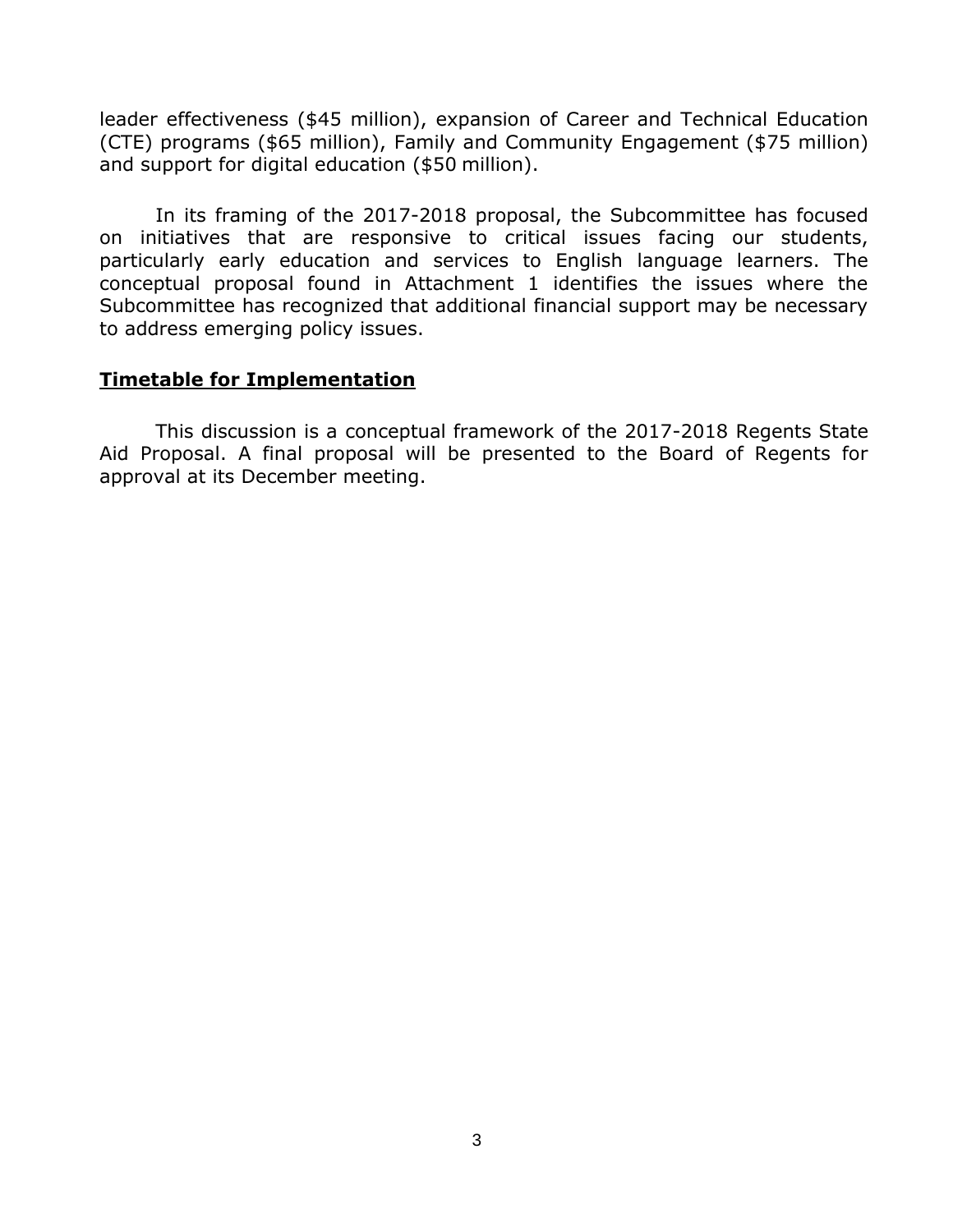# **Attachment 1**

## **Introduction**

Over a decade ago, the Board of Regents proposed Foundation Aid as a means to equitably provide State funding to support instruction that meets Regents standards, with proportionally greater funding flowing to low wealth school districts and school districts with a concentration of students who need it the most—those with special education needs, English language learners and economically disadvantaged students who may need additional supports in school to enable them to meet the Regents' college- and career-readiness standards. The Foundation formula works by establishing a foundation amount per child in the local school district. This foundation amount is weighted to provide more funding for students who have additional educational needs (English language learners, the economically disadvantage and students with disabilities), and then further adjusted for regional costs in different parts of the State.

The local school district's fiscal capacity is considered in a calculation of an expected local contribution to support the district's costs, with the remainder funded by the State's share. At the time of enactment, as now, the cost of filling the difference between the current calculation of the State share and the current State Foundation aid contribution, summed across the State's 675 school districts, is substantial. To balance the needs of schools with other state responsibilities, a four year phase in period was originally planned. However, this phase in was delayed by the impact of the Great Recession on the State revenues that would have supported the costs. Instead of the phased-in increases, Foundation Aid was frozen and a deduction, known as the Gap Elimination Adjustment (GEA), was taken to overall school aid amounts. As the economy recovered over time, the amount of school aid deducted by the Gap Elimination Adjustment was gradually reduced over a several year period. With the enactment of the 2016-17 State Budget, the GEA was finally retired in full, consistent with the Board of Regents' recommendation in its State Aid Proposal.

As it looks toward the 2017-18 State Aid Proposal, the Subcommittee has recognized that this year's proposal, the first in eight years that does not bear the burden of the recession's impact, presents an opportunity to examine the principles that underpin the Foundation Aid formula. In their discussions, Subcommittee members have confirmed the commitment to those principles – additional State financial support for districts serving students who need additional educational support, recognition of district's fiscal capacity and adjustment for the geographical differences in operating costs across the state.

At present, using the existing statutory formula, the difference between the calculated State share and the State's total Foundation amount is approximately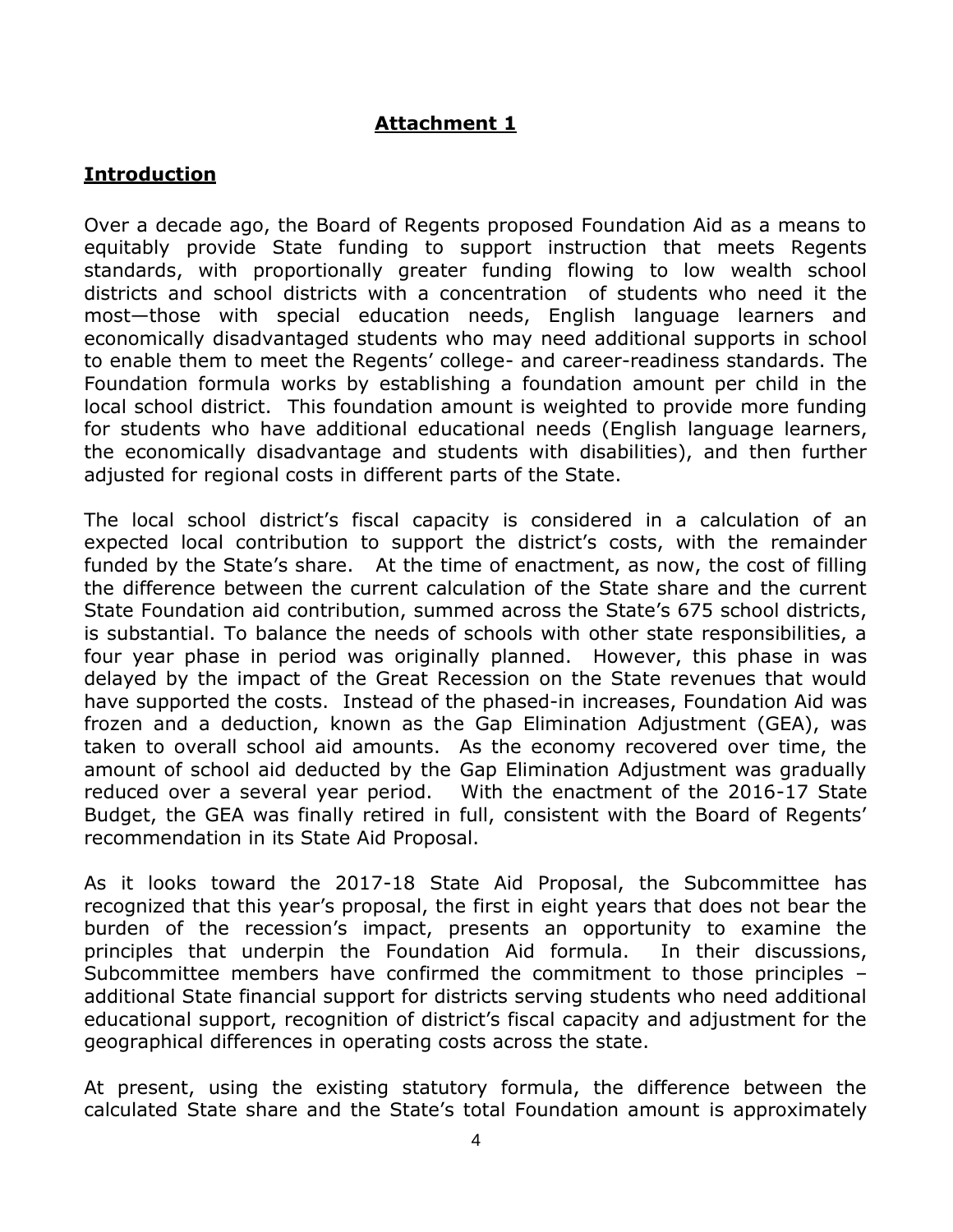\$3.8 billion. At this time, the Subcommittee recommends that the Board as a whole consider renewing its commitment to phasing-in Foundation Aid within three years, beginning with a significant investment toward the full phase-in in 2017- 2018. This will allow districts to plan for the effective expenditure of the additional funds to improve instruction.

In addition to an increase in Foundation Aid and statutory increases in reimbursable expense-based aid formulas<sup>1</sup>, the Subcommittee has identified several priority needs facing the State's teachers and students. The Subcommittee has determined that these programs warrant dedicated funding streams, and it recommends additional state investments over two years to support these programs.

Since some of these funds would operate through channels that reimburse in the second year, this proposal would provide new programmatic opportunities in the 2017-2018 school year, with the overall cost funded in both the 2017-2018 and 2018-2019 school years, consistent with current reimbursement practices in other aid programs.

The Regents Priority Programs are:

- Funded in 2017-2018:
	- Continued Expansion of Prekindergarten Services, including the alignment of existing programs into a single program
	- Education of English language learners
	- Current year Career and Technical Education support for school districts that do not belong to BOCES (including the Big Five City School Districts)
	- New professional development support for teachers and school building leaders in districts that do not belong to BOCES
- Funded in 2018-19:

 $\overline{a}$ 

- Additional growth in Prekindergarten Services
- Career and Technical Education support for school districts that belong to BOCES
- New professional development support for teachers and school building leaders in districts that belong to BOCES
- Continuation of ELL funding

<sup>1</sup> Data for increases in the 2017-2018 school year in expense-based aids, such as Building Aid and Transportation Aid will not be available until after November 15, 2016.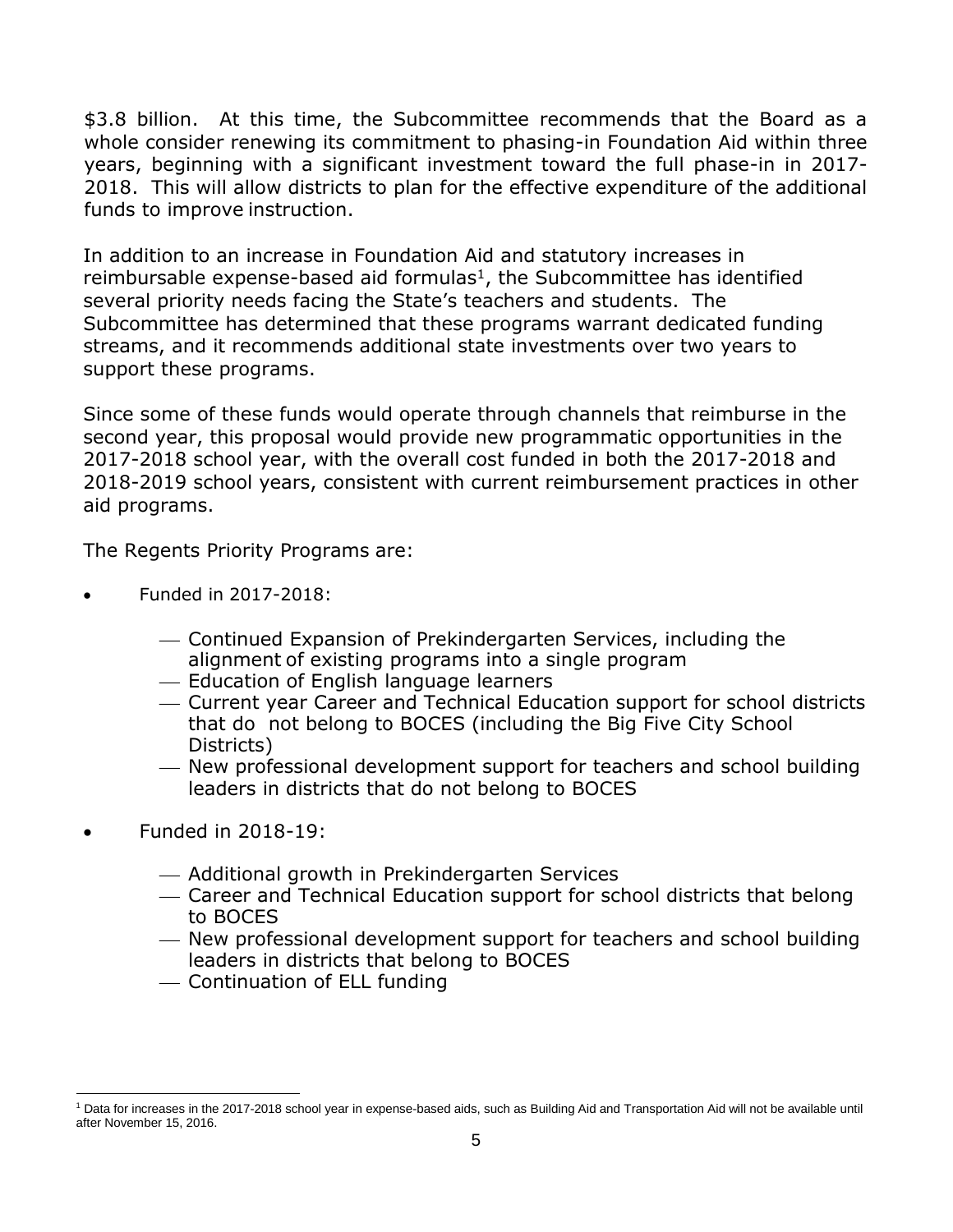## **Conceptual Proposal Context**

This recommendation balances school districts need for continuing operating costs with the need to expand services to support students obtain college- and careerreadiness, particularly in districts serving children with needs for additional educational supports. The recommended increase in formula aids will provide the necessary funding to districts for their continuing costs in the new school year.

## **Formula-based Aids**

### **Foundation Aid**

Funds would be allocated through a Foundation Aid formula that would be adjusted to address technical issues. These technical issues constrain the funding available to high needs districts. The Subcommittee recommends that the State again commit to full implementation of Foundation Aid – over a three year period. Foundation Aid is designed to address concerns the Board has raised regarding local capacity to support public schools, the needs of the student population and regional differences in the costs of providing services. Foundation Aid provides additional funds to school districts serving students economically disadvantaged, living in rural communities or students who are English language learners. The additional funds will enable local districts to provide the enhanced assistance many children in these circumstances need to succeed in school, as well as offer more focused instruction and other forms of support.

It should be noted that in October 2016, the Teachers Retirement System (TRS) announced that the contribution rate for the 2017-2018 school year could drop as much as one full percentage point, which could translate to a roughly 20% savings in the costs required for district contributions. This could present a one-time windfall for some districts whose impact could be additive to their additional Foundation Aid.

### **Expense-based Aids**

This funding would address increases in expense-based aid reimbursements (Building Aid, Transportation Aid, BOCES Aid, and other smaller programs) relative to 2016- 2017. This amount will be determined based on the laws currently in place that determine state reimbursement for school district expenses last year.

### **Regents Priority Programs**

In recognition that investments are needed in order to support implementation of Board priorities consistently statewide in order to ensure a student graduates